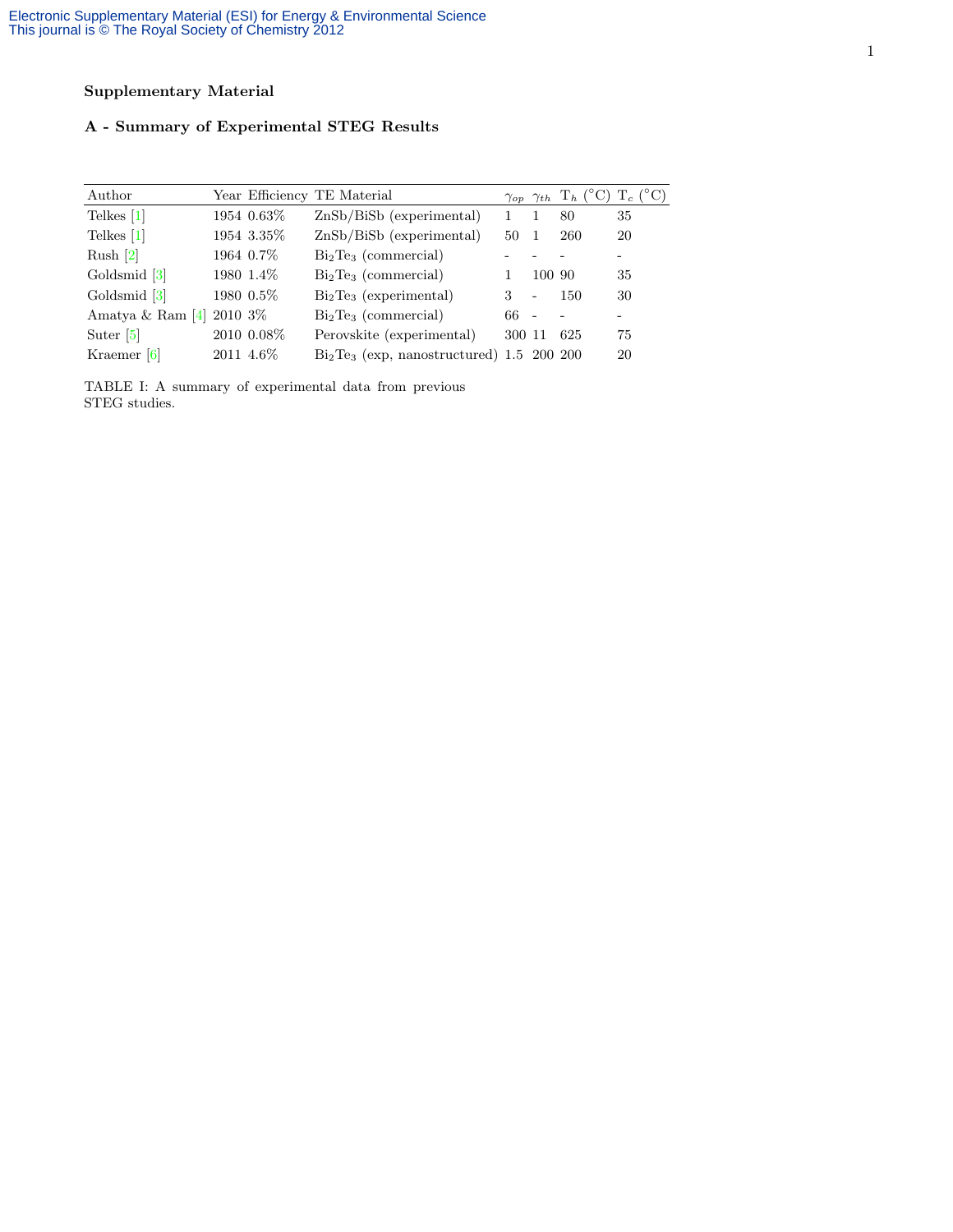### B - Temperature Gradients Across the Absorber

#### Vertical Temperature Distribution

As discussed in the Methods section, the absorber surface temperature  $(T_{abs})$  and the TE hot side temperature  $(T_h)$  will differ slightly. However, approximating these temperatures as equal makes for much simpler calculations. In order to justify this assumption, we have calculated the difference between  $T_{abs}$  and  $T_h$  as a function of  $T_h$  for several levels of incident flux. This calculation was performed for a 5 mm thick absorber with a  $\kappa_{abs}$  of 55 W/mK (an approximate value for graphite at  $1000\textdegree C$ ). The TE material has a  $\kappa_{TE}$  value of 1 W/mK and a constant  $zT$  of 1. We see that there is at most a  $3.6\%$ difference between  $T_{abs}$  and  $T_h$ .



Fig. 1: Vertical temperature distribution across the absorber

### Horizontal Temperature Distribution

The issue of temperature uniformity across the absorber has been addressed by Kraemer, et al. [\[6\]](#page-2-5) . In this work the absorber is approximated as a annular fin, and the radial temperature distribution can be calculated using modified Bessel functions of the first and second order. Here, we assume that  $T_h$  is uniform across the TE leg, which has a diameter of 1 cm. We then plot the temperature difference over the entire absorber, which has a diameter of 5 cm (using the same absorber thickness and thermal conductivites as above). This 25-fold thermal concentration value is quite large for the thermal length values considered here.



Fig. 2: Horizontal temperature distribution across the absorber